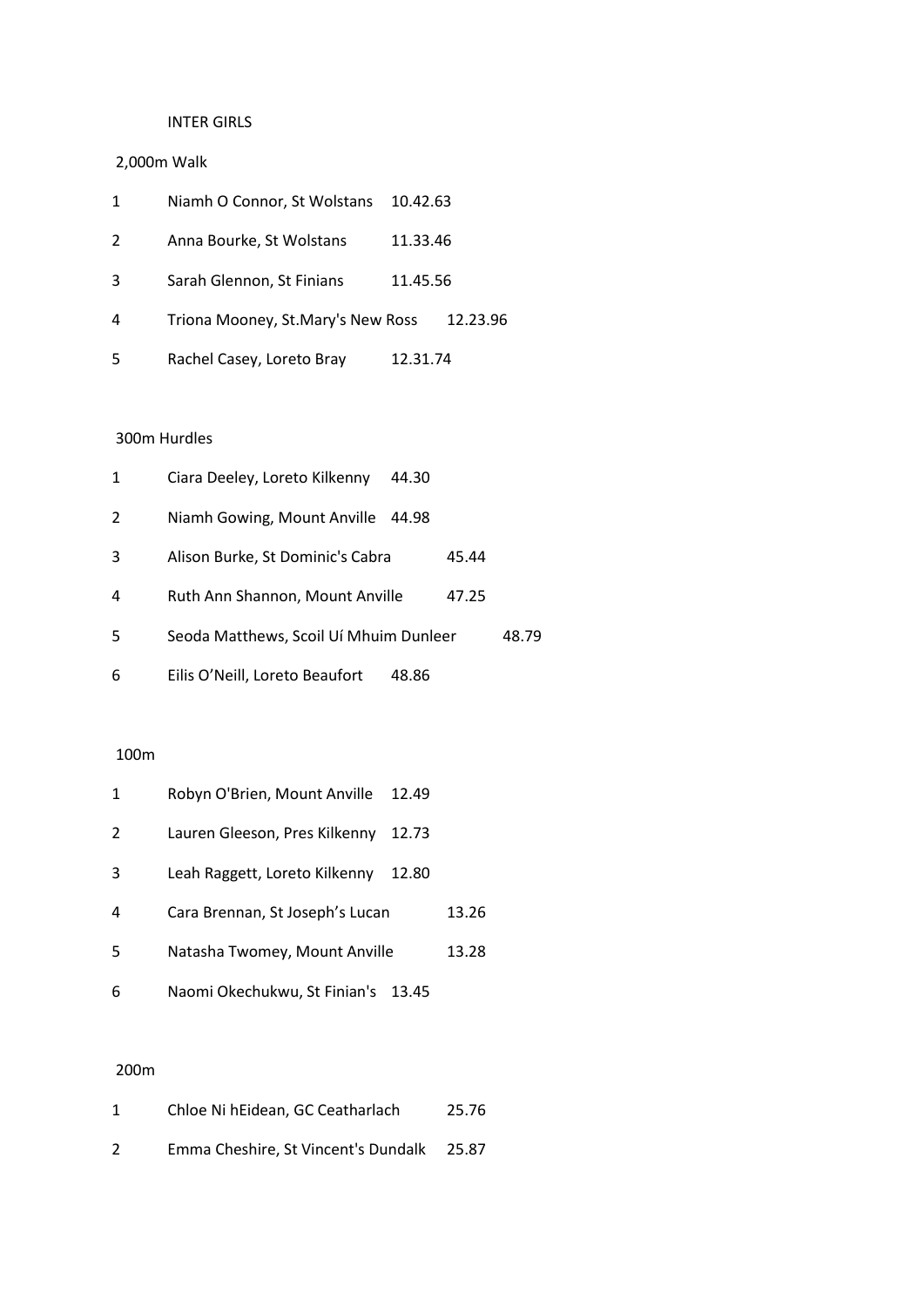| 3 | Robyn O'Brien, Mount Anville 26.04 |       |
|---|------------------------------------|-------|
| 4 | Emma Darby, Killina SS 26.52       |       |
| 5 | Cara Brennan, St.Josephs           | 27.79 |

| 1 | Katie McGee, Teresians 41.26                   |       |
|---|------------------------------------------------|-------|
| 2 | Chloe Ni hEidean, GC Ceatharlach               | 41.34 |
| 3 | Emma Cheshire, St Vincent's Dundalk            | 41.52 |
| 4 | Ellie O'Toole, Cross & Passion Kilcullen 41.99 |       |
| 5 | Caoimhe Lynam, Castleknock CC                  | 42.69 |
| 6 | Eva O'Donovan, Loreto Navan<br>42.98           |       |

## 800m

| 1 | Molly Brown, Castleknock CC             | 2.16.49 |          |
|---|-----------------------------------------|---------|----------|
| 2 | Morgane Dusaux, DCW 2.18.19             |         |          |
| 3 | Aoibhinn McGoldrick, HF Clontarf        |         | 2.18.95  |
| 4 | Clara Gillespie, Wesley College 2.19.92 |         |          |
| 5 | Chloe Harte, SHS Tullamore              | 2.20.53 |          |
| 6 | Annie O'Connor, Loreto Kilkenny         |         | 22.22.66 |

# 1,500m

| 1 | Roseanne McCullough, High School       |         | 5.00.03 |
|---|----------------------------------------|---------|---------|
| 2 | Laura Ward, Pres Carlow                | 5.00.64 |         |
| 3 | Sarah Clarke, Scoil Dara 5.02.17       |         |         |
| 4 | Aisling Mohan, Mount Sackville 5.07.16 |         |         |
| 5 | Kate Nurse, Newbridge College 5.07.49  |         |         |
| 6 | Karen Duddy, Muckross 5.19.19          |         |         |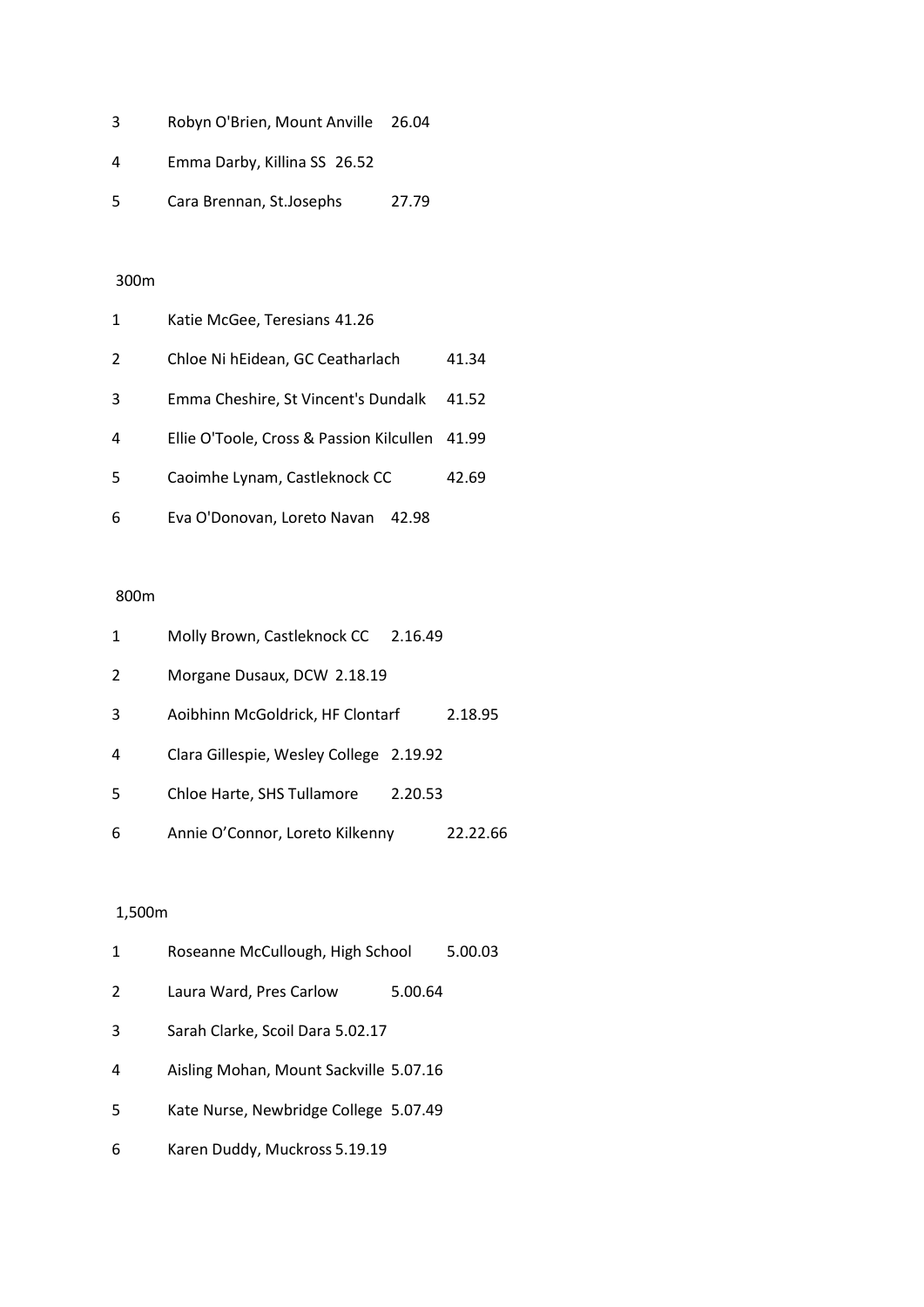# 3,000m

| 1 | Amy Rose Farrell, Mount Anville 9.55.60 |          |          |
|---|-----------------------------------------|----------|----------|
| 2 | Abbie Taylor, St Gerards                | 10.04.91 |          |
| 3 | Jodie McCann, Institute of Ed           | 10.14.99 |          |
| 4 | Susan Glennon, St Finians               | 11.03.24 |          |
| 5 | Danielle Donegan, SHS Tullamore         |          | 11.03.26 |
| 6 | Lucy McCann, Scoil Mhuire Clane C.S     |          | 11.05.76 |

#### Relay

- St Vincent's Dundalk
- Pres Carlow
- Teresians
- Newbridge College

#### High Jump

|   | Daena Kealy, Borris VS 1.64       |      |
|---|-----------------------------------|------|
| 2 | Emily Corcoran, St Dominica Cabra | 1.61 |

- Ailbhe Kenny, Mount Anville 1.55
- Dervla Scully, Ardscoil na Trinoide Athy 1.50
- Alejandra Garaia, Ballinteer CS 1,50
- Saoirse Tobin-Reihill, St. Joseph's Lucan 1.50

- Ruby Millet, Kilkenny College 5.58
- Andie Maguire, Kings Hospital 4.80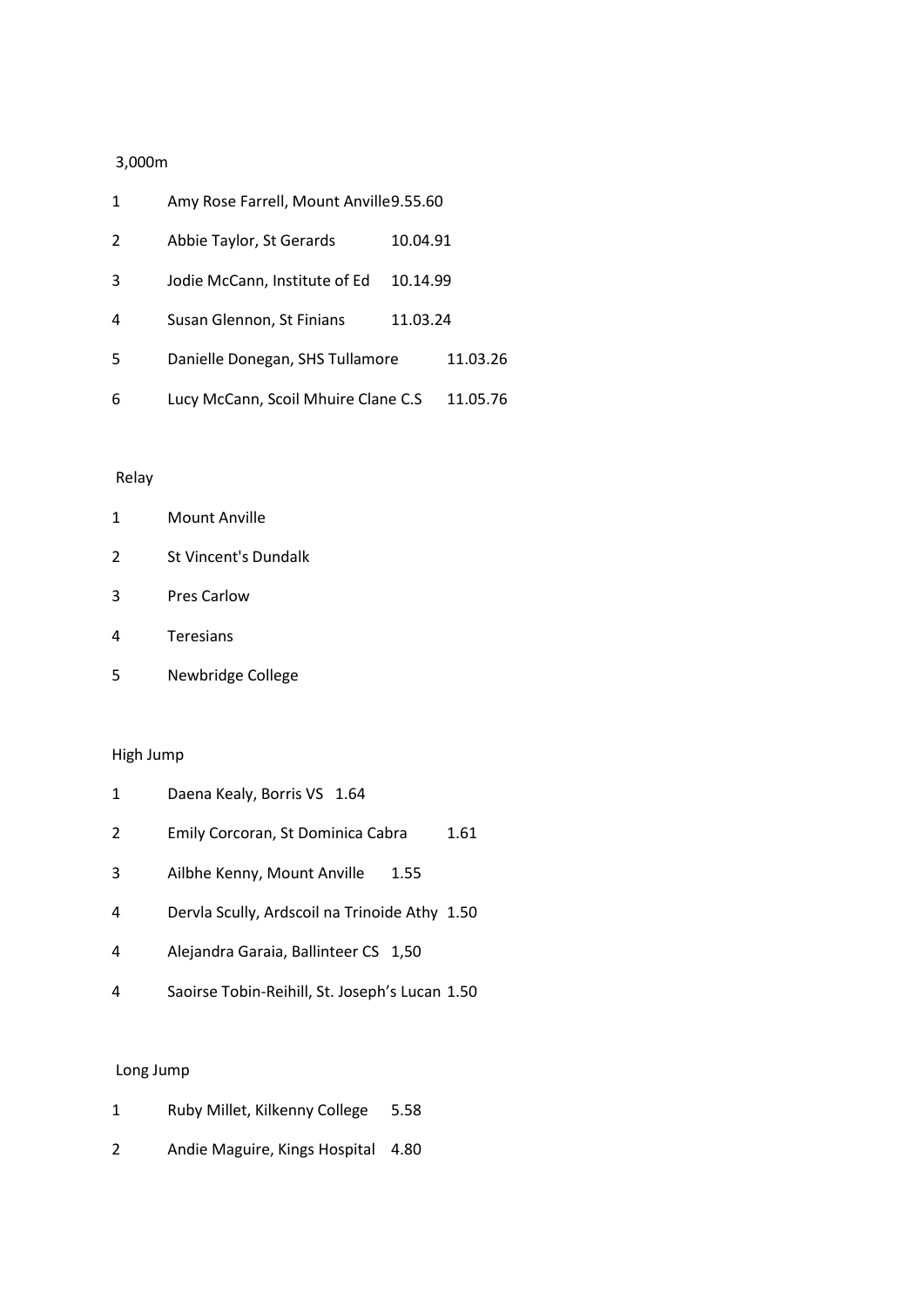| 3 | Keelin White, Scoil Mhuire CS 4.59 |  |  |  |
|---|------------------------------------|--|--|--|
|   |                                    |  |  |  |

- Keeva O'Brien, Loreto Kilkenny 4.49
- Shauna White, Ashbourne CS 4.43
- Jennifer O'Brien, Mt Anville 4.33

| 1 | Jana Joha, Col Iosagáin Portarlington | 10.40 |
|---|---------------------------------------|-------|
| 2 | Lisa Aspel, Cross & Passion Kilcullen | 10.05 |
| 3 | Kim O'Hare, Sutton Park9.83           |       |
| 4 | Ailbhe Kenny, Mount Anville<br>9.76   |       |
| 5 | Hannah Tully, Gormanston College      | 9.47  |
| 6 | Laura Graham, St Leo's Carlow<br>9.29 |       |

# Pole Vault Time:

| $\mathbf{1}$ | Lara O' Byrne, St. Joseph's Lucan    |      | 2.80 NR |
|--------------|--------------------------------------|------|---------|
| 2            | Maeve Flynn, St Joseph's Rush 2.70   |      |         |
| 3            | Alex McNeil, Kilkenny College        | 2.60 |         |
| 4            | Claire Delaney, St Leo's Carlow 2.40 |      |         |

# Shot

| 1 | Marguerite Furlong, St Mary's New Ross 11.83 |       |       |
|---|----------------------------------------------|-------|-------|
| 2 | Shauna McMahon, St Vincent's Dundalk 10.69   |       |       |
| 3 | Lauren O'Keeffe, Loreto Balbriggan           |       | 10.47 |
| 4 | Katie Merrick, Maynooth PP                   | 10.31 |       |
| 5 | Elaine Daly, Scoil Chroist Ri                | 10.07 |       |
| 6 | Zara Power, Loreto Wexford                   | 9.83  |       |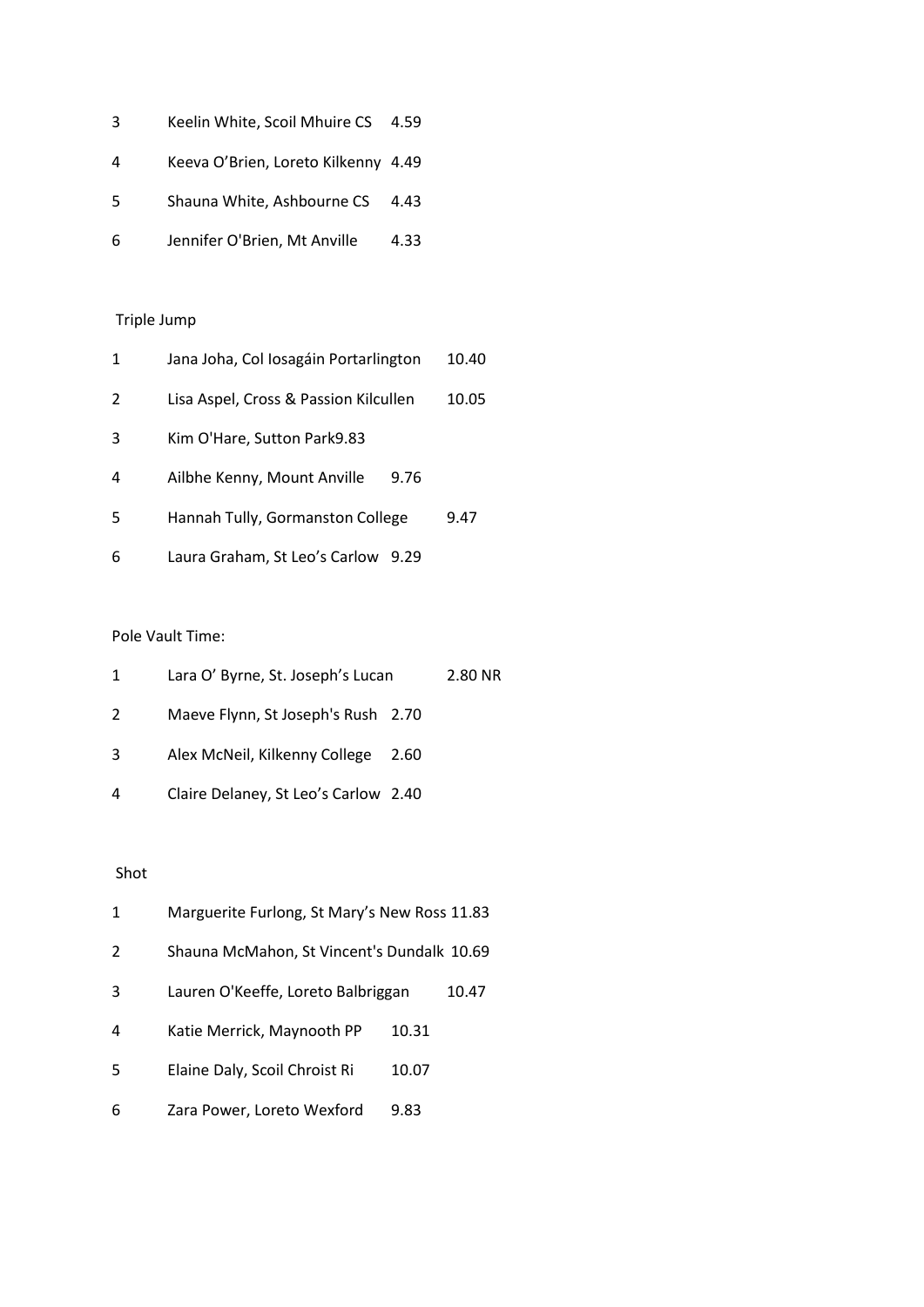#### Discus

| 1 | Zoe Mohan, Sacred Heart Drogheda             | 32.67 |       |
|---|----------------------------------------------|-------|-------|
| 2 | Marguerite Furlong, St. Mary's New Ross      |       | 31.75 |
| 3 | Shauna McMahon, St Vincent's Dundalk 24.18   |       |       |
| 4 | Emma Kelly, Castlecomer CS<br>23.73          |       |       |
| 5 | Laoise Cullen, Colaiste Chraobh Abhann 22.81 |       |       |
| 6 | Grainne Kelly, Castlecomer CS<br>22.81       |       |       |

# Javelin

| 1 | Lara Faber, Ballinteer CS          | 32.27 |       |
|---|------------------------------------|-------|-------|
| 2 | Rebecca Power, Loreto Swords 29.69 |       |       |
| 3 | Rachel Witton, St. Gerards         | 25.10 |       |
| 4 | Rachel Eggars, Rathdown School     |       | 24.25 |
| 5 | Saoirse Tobin, St. Joseph's Lucan  |       | 23.91 |
| 6 | Aoife Daly, Scoil Chroist Ri       | 23.80 |       |

#### Hammer

| 1 | Lauren O'Keeffe, Loreto Balbriggan           |          | 56.24 NR |
|---|----------------------------------------------|----------|----------|
| 2 | Bronagh O'Hanlon, Pres Wexford               |          | 35.76    |
| 3 | Laoise Cullen, Colaiste Chraobh Abhann 34.76 |          |          |
| 4 | Beth Kirwan, Donabate CC                     | 31.56    |          |
| 5 | Sarah Daly, Scoil Mhuire Trim                | 29.29    |          |
| 6 | Zara Power, Loreto Wexford                   | 27.90    |          |
|   | <b>SENIOR GIRLS</b>                          |          |          |
|   | 3,000m Walk                                  |          |          |
| 1 | Rachel Glennon, St Finians                   | 16.33.59 |          |

Claire Kennedy, St Wolstans 16.50.02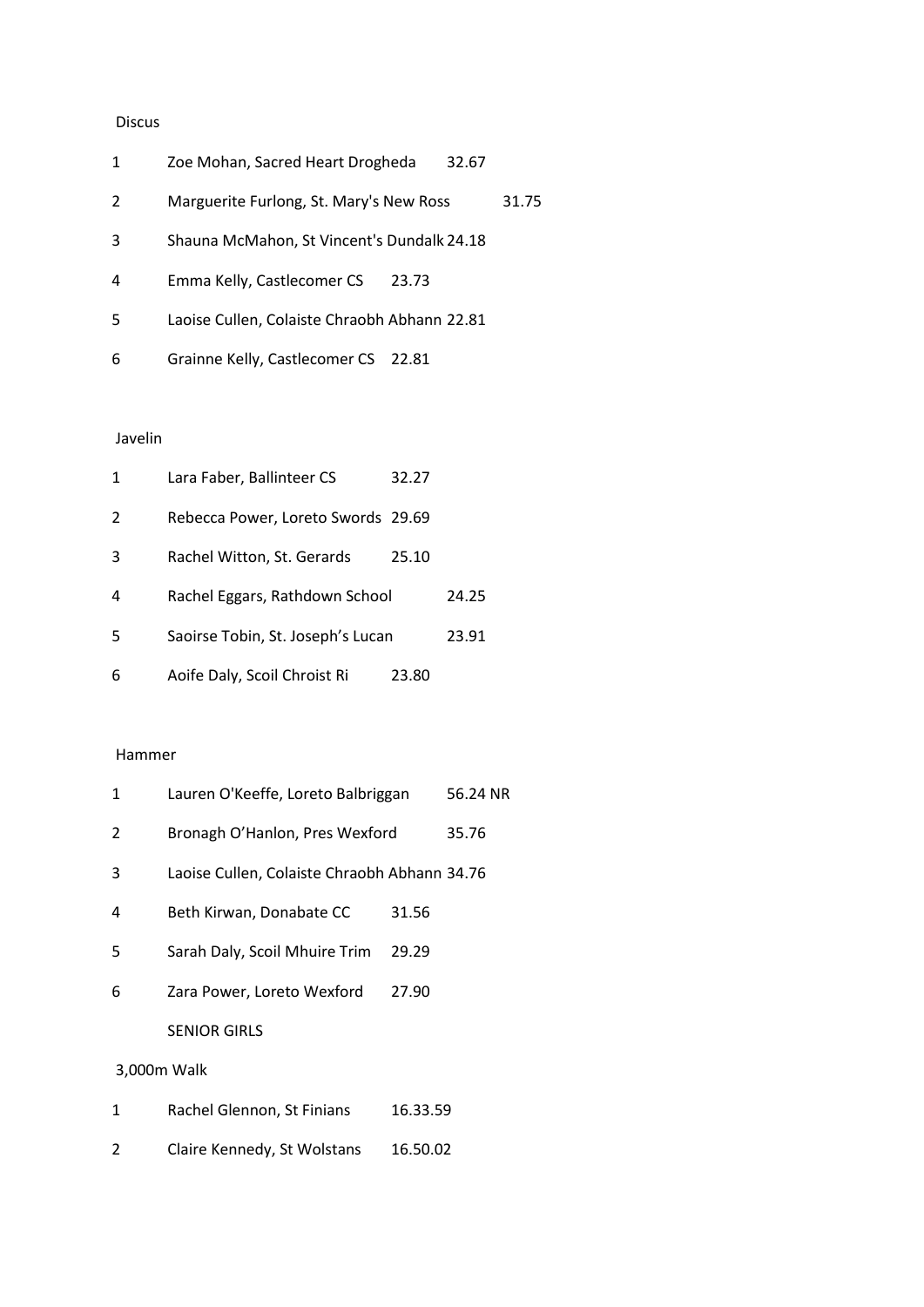# 400m Hurdles

| 1 | Rachel Dunne, St Colmcilles<br>66.81  |       |
|---|---------------------------------------|-------|
| 2 | Cliona O'Connor, St Mary's Naas       | 68.66 |
| 3 | Beth Fennell, St.Leo's<br>69.03       |       |
| 4 | Caoimhe Mackey, Loreto Balbriggan     | 71.01 |
| 5 | Maria Carr, Donabate CC<br>80.34      |       |
| 6 | Isabelle Tierney, Mount Anville 84.59 |       |

## 100m

| 1 | Sophie Becker, St Mary's New Ross     |       | 12.08 |
|---|---------------------------------------|-------|-------|
| 2 | Aoife Lynch Luttrellstown C.C         | 12.29 |       |
| 3 | Aoife Rochford, Col Bride             | 12.45 |       |
| 4 | Riona McCarthy, St Andrews            | 12.7  |       |
| 5 | Marimouna Fane, Loreto Mullingar      |       | 12.94 |
| 6 | Fia Donnelly, Maryfield College 13.12 |       |       |

## 200m

| 1 | Aoife Lynch, LCC                      | 24.80 |       |       |
|---|---------------------------------------|-------|-------|-------|
| 2 | Aoife Rochford, Colaiste Bride        |       | 25.37 |       |
| 3 | Marimouna Fane, Loreto Mullingar      |       |       | 25.95 |
| 4 | Grace Lawlor, Carlow VS               |       | 26.09 |       |
| 5 | Alannah O'Carroll, St.Davids          |       | 26.77 |       |
| 6 | Fia Donnelly, Maryfield College 26.88 |       |       |       |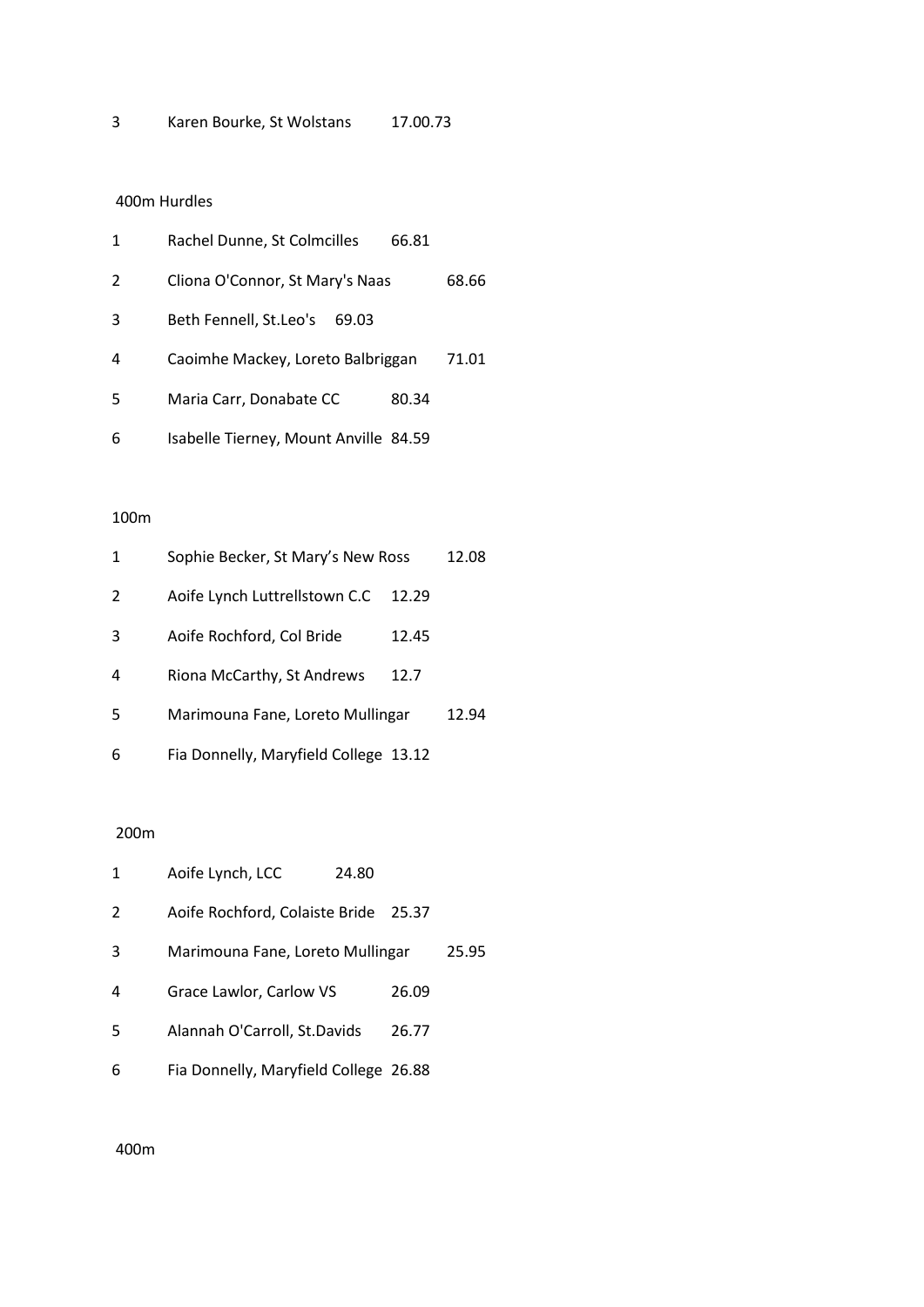| 1 | Molly O'Reilly, Loreto Dalkey<br>56.19 |       |
|---|----------------------------------------|-------|
| 2 | Sophie Becker, St Mary's New Ross      | 56.91 |
| 3 | Ailbhe Finnegan, HF Clontarf<br>59.53  |       |
| 4 | Sophie McCabe, Meanscoil Gharman       | 60.85 |
| 5 | Sarah Tobin-Reihill St. Joseph's Lucan | 61.48 |
| 6 | Richeal Brown, Loreto Bray<br>61.77    |       |

| 1  | Laura Whitelaw, Loreto Mullingar         | 2.20.12 |
|----|------------------------------------------|---------|
| 2  | Niamh McMullen, Loreto Kilkenny          | 2.22.23 |
| 3  | Vanessa O'Connor, Mt Sackville 2.23.32   |         |
| 4  | Emma Hogan, St Finian's Mullingar        | 2.27.26 |
| .5 | Amy Fay, Loreto Stephens Green           | 2.28.95 |
| 6  | Ailis O'Shea, Grennan College<br>2.30.67 |         |

# 1,500m

| 1 | Nadia Power, St. Mac Dara's<br>4.36.50          |
|---|-------------------------------------------------|
| 2 | Emma O'Brien, Dominican College<br>4.37.39      |
| 3 | Eimear Fitzpatrick, Our Lady's Terenure 4.47.33 |
| 4 | Claire Fagan, Loreto Mullingar 4.53.58          |
| 5 | Alanna Bates, Loreto Mullingar 4.54.15          |
| 6 | Orla Walshe, Muckross 5.01.60                   |

# 3,000m

| 1 | Sophie Murphy, Mount Anville 10.04.53   |          |
|---|-----------------------------------------|----------|
| 2 | Niamh Ni Charaha, Col Íosagáin 10.10.72 |          |
| 3 | Niamh Corry, Malahide CS                | 10.13.85 |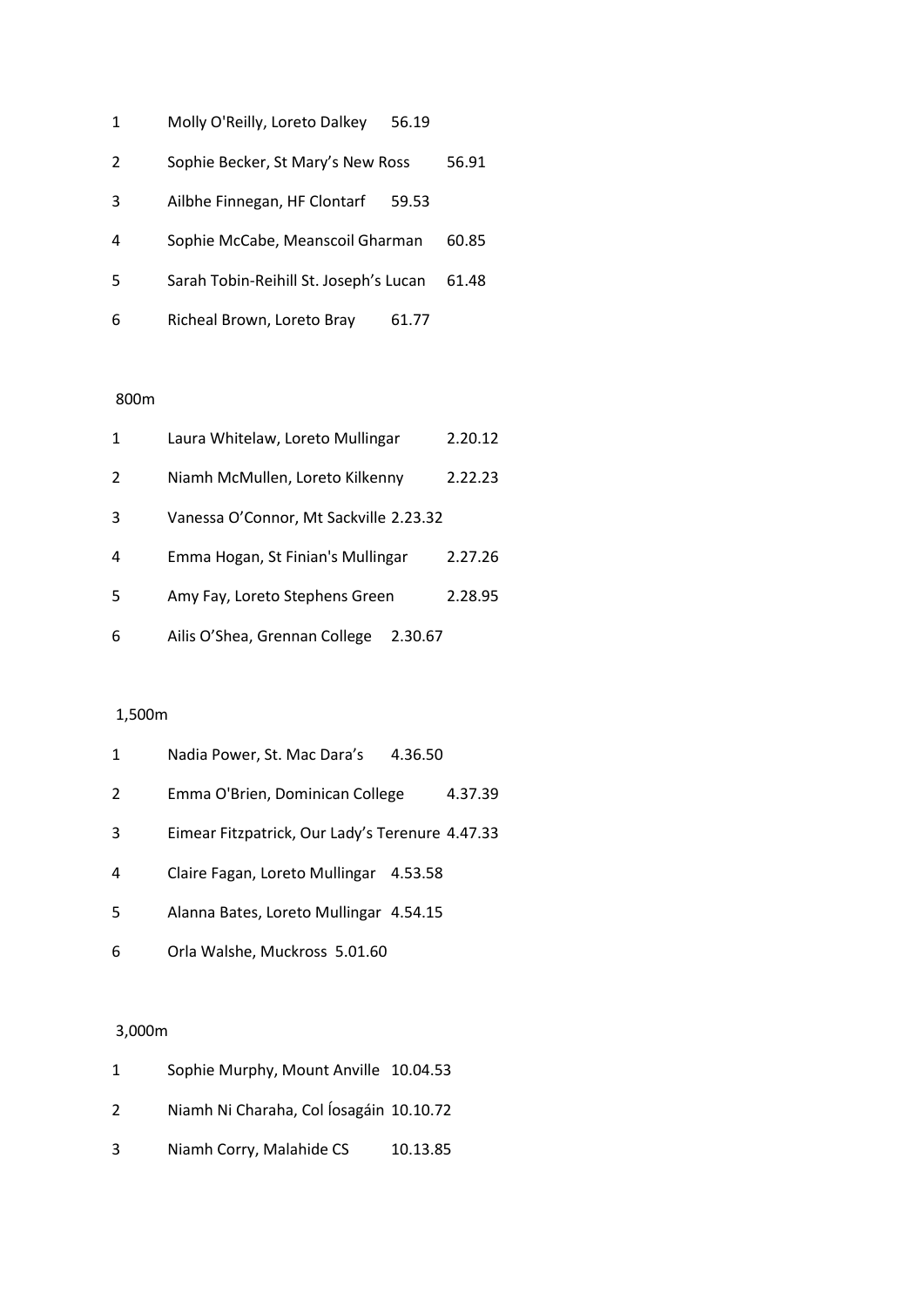| 4 | Lauren Dermody, Loreto Kilkenny          | 10.21.80 |
|---|------------------------------------------|----------|
| 5 | Ailbhe Flynn, Dominican College 10.53.56 |          |

Louise Stack, Mountrath CS 10.55.29

# Relay

| 1  | St Mary's Naas 50.73      |       |       |
|----|---------------------------|-------|-------|
| 2  | Cross & Passion Kilcullen |       | 51.12 |
| 3  | Loreto Mullingar          | 51.83 |       |
| 4  | Mount Anville 52.83       |       |       |
| .5 | Maryfield College         | 53.25 |       |
| 6  | St.Joseph's Lucan         | 53.38 |       |

# High Jump

| 1 | Eimear Doherty, Loreto Wexford                | 1.56 |
|---|-----------------------------------------------|------|
| 2 | Hannah McSweeney, St Joseph of Cluny 1.53     |      |
| 3 | Rosa Kirwan, Holy Child Killiney 1.50         |      |
| 4 | Laura Quigley, Cross & Passion Kilcullen 1.45 |      |
| 5 | Aoife Simm, Castleknock CC<br>1.40            |      |
| 6 | Eve Hyland Martin, Mt Sackville 1.40          |      |

| 1  | Tara Jenkins, Sion Hill<br>5.40        |      |
|----|----------------------------------------|------|
| 2  | Alannah Gonzales, Scoil Mhuire Trim    | 5.35 |
| 3  | Grace Furlong, CBS New Ross<br>5.12    |      |
| 4  | Sarah Tobin Reihill, St.Joseph's Lucan | 5.04 |
| .5 | Clodagh Finlay, Bush PP 4.98           |      |
| 6  | Ailis O'Shea, Grennan College<br>4.69  |      |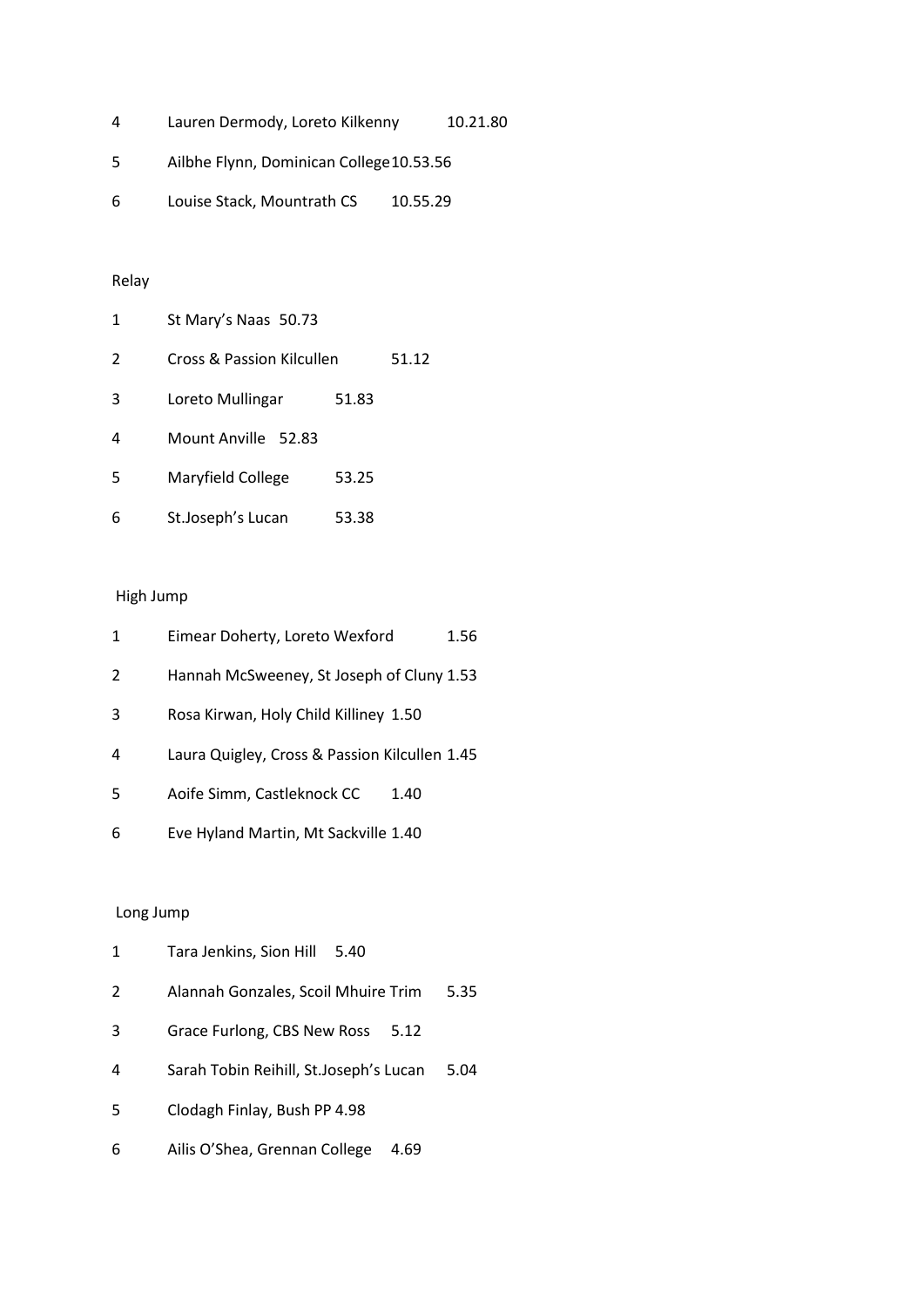| 1 | Sophie McCabe, Meanscoil Garman     |       | 10.86 |
|---|-------------------------------------|-------|-------|
| 2 | Sarah Lawler, Grennan College 10.71 |       |       |
| 3 | Grace Furlong, New Ross             | 10.37 |       |
| 4 | Ellen McGrady, Sutton Park          | 10.30 |       |
| 5 | Sarah Gardener, Teresians           | 9.10  |       |

# Pole Vault

| 1 | Sarah Derham, Dominican Griffith Ave 3.05 NR |      |
|---|----------------------------------------------|------|
| 2 | Viviana Satori Carlow VS<br>2.40             |      |
| 3 | Muireann McGinley, Our Lady's 2.20           |      |
| 4 | Orla Barry, Loreto Stephens Green            | 2.20 |
| 5 | Leah Barrett, Loreto Stephens Green          | 1.80 |

#### Shot

| $\mathbf{1}$ | Niamh Fogarty, St Joseph's Rochfortbridge     |       | 12.69 |
|--------------|-----------------------------------------------|-------|-------|
| 2            | Nicole Kehoe Dowling, St Leo's Carlow         | 10.02 |       |
| 3            | Laura Quigley, Cross & Passion Kilcullen 9.53 |       |       |
| 4            | Isabel Mullarney, Loreto Beaufort             | 9.48  |       |
| 5            | Laura Flanagan, Mount Anville 8.88            |       |       |
| 6            | Oreo Odesanya, Rathdown School                | 7.22  |       |

# Discus

| Niamh Fogarty, St Joseph's Rochfortbridge | 43.40 |
|-------------------------------------------|-------|
| Seodhna Hoey, Col Iosagain Portarlington  | 32.90 |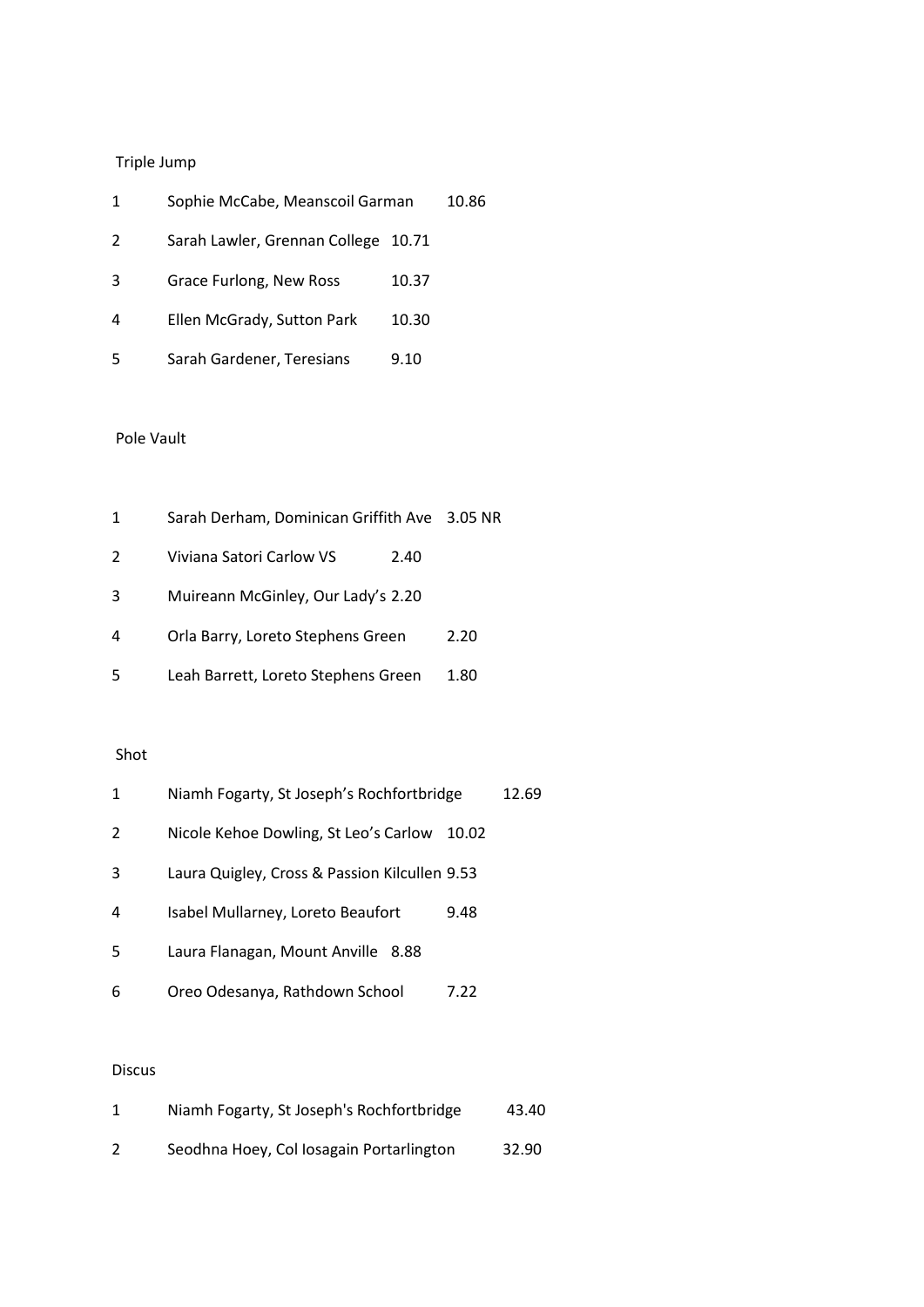- Nicole Kehoe Dowling, St Leo's Carlow 31.08
- Laura Flanagan, Mount Anville 28.77
- Tara Connick, Loreto Wexford 23.53
- Leanie Delaney, St. Gerards 18.83

# Javelin

| 1 | Grace Casey, St Mary's Naas        | 38.15 |       |
|---|------------------------------------|-------|-------|
| 2 | Leah Hutton, Pres Carlow           | 29.35 |       |
| 3 | Niamh Connaughton, SH Drogheda     |       | 26.63 |
| 4 | Isabelle Mullarney Loreto Beaufort |       | 26.05 |
| 5 | Jessica McGrane, Wesley College    |       | 24.97 |
| 6 | Saidhb Breslin, Rathdown School    |       | 21.89 |

#### Hammer

| 1 | Ciara Maguire, Scoil Mhuire Trim         |       | 45.17 |       |
|---|------------------------------------------|-------|-------|-------|
| 2 | Katelyn Furlong, Col Abbain              | 45.07 |       |       |
| 3 | Seodhna Hoey, Col Iosagain Portarlington |       |       | 44.92 |
| 4 | Katie Young, Pres Wexford                | 44.21 |       |       |
| 5 | Aoife Simm, Castleknock CC               | 26.79 |       |       |
| 6 | Ellie Boyce, Loreto Dalkey               | 22.76 |       |       |

# INTER BOYS

# 2,000m Walk

| 1 | Adam McInerney, Patrician College       |          | 10.29.19 |
|---|-----------------------------------------|----------|----------|
| 2 | Andrew Carroll, Salesians               | 10.50.63 |          |
| 3 | Nicky Connolly, Castlecomer CS 11.35.71 |          |          |
| 4 | Joseph Hanlon, Ramsgrange CS 11.36.21   |          |          |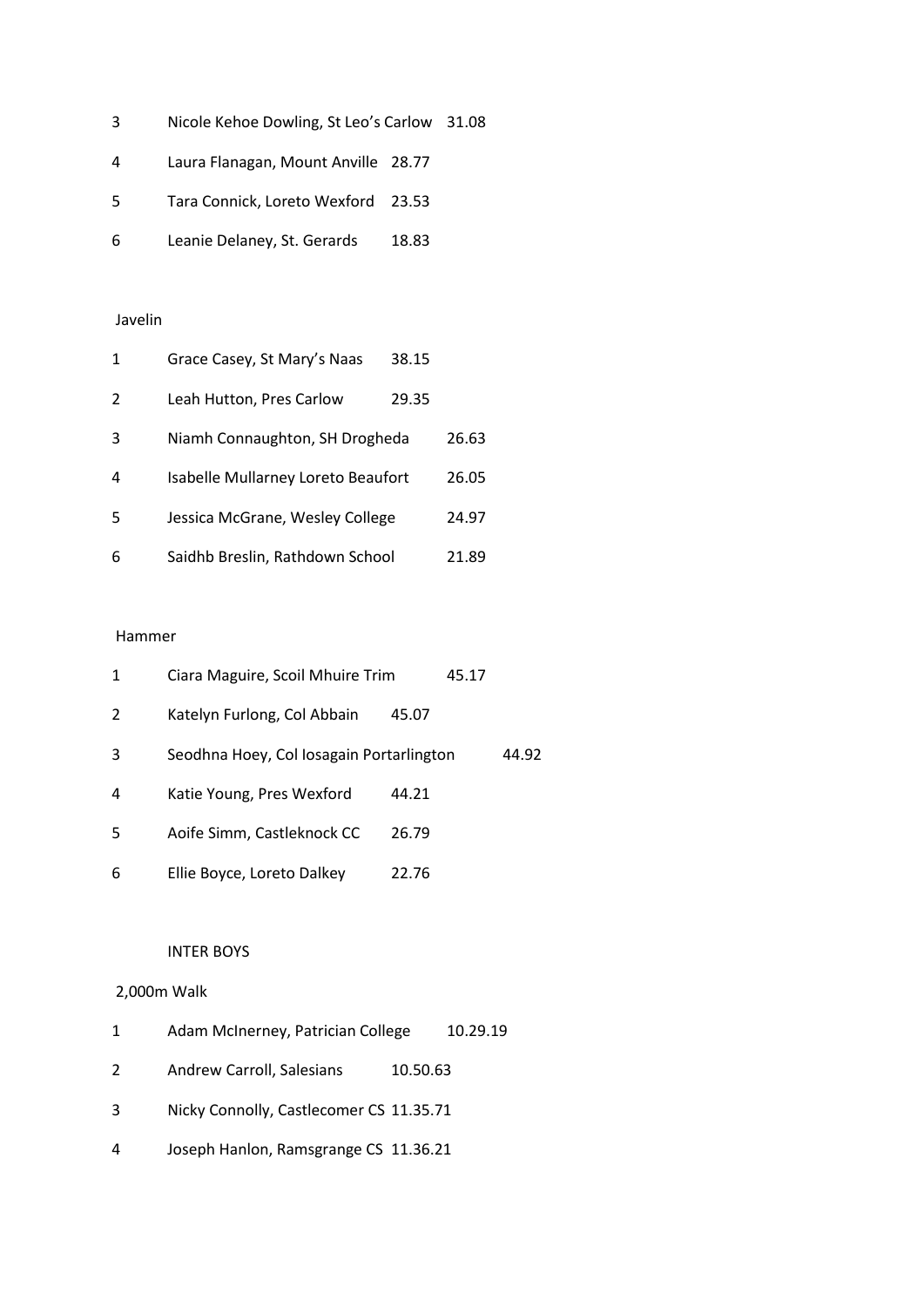Sean Pres Bray 11.37.28

Conor, St Gerards 11.43.27

## 400m Hurdles

| 1  | Tony O'Connor, Naas CBS        | 59.38 |       |
|----|--------------------------------|-------|-------|
| 2  | Max Carey, LCC 60.39           |       |       |
| 3  | Evan Magee, Newbridge College  |       | 61.03 |
| 4  | Louis Lalor, St Gerards 61.13  |       |       |
| .5 | Pierce Christie, St.Colmcilles | 61.70 |       |
| 6  | Malcolm Ajai, St Aidans 75.17  |       |       |

# 100m

| 1 | David Murphy, CBS Kilkenny                 | 11.10 |       |
|---|--------------------------------------------|-------|-------|
| 2 | Joseph Finnegan Murphy, St Mac Daras 11.36 |       |       |
| 3 | Reality Oshoua, Gormanston                 | 11.40 |       |
| 4 | Ciaran Maher, CBS Enniscorthy 11.59        |       |       |
| 5 | Clinton Wokocha, Kings Hospital            |       | 11.75 |
| 6 | Paddy Opperman, St Gerards                 | 11.92 |       |

| 1  | David Murphy, CBS Kilkenny<br>22.31            |
|----|------------------------------------------------|
| 2  | Joseph Finnegan Murphy, St Mac Daras 22.74     |
| 3  | Patrick Leydon, St Finian's Mullingar<br>23.04 |
| 4  | Ciaran Maher, CBS Enniscorthy 23.15            |
| .5 | Pascal Ryan, Belvedere 23.36                   |
| 6  | Paddy Opperman, St Gerards<br>24.05            |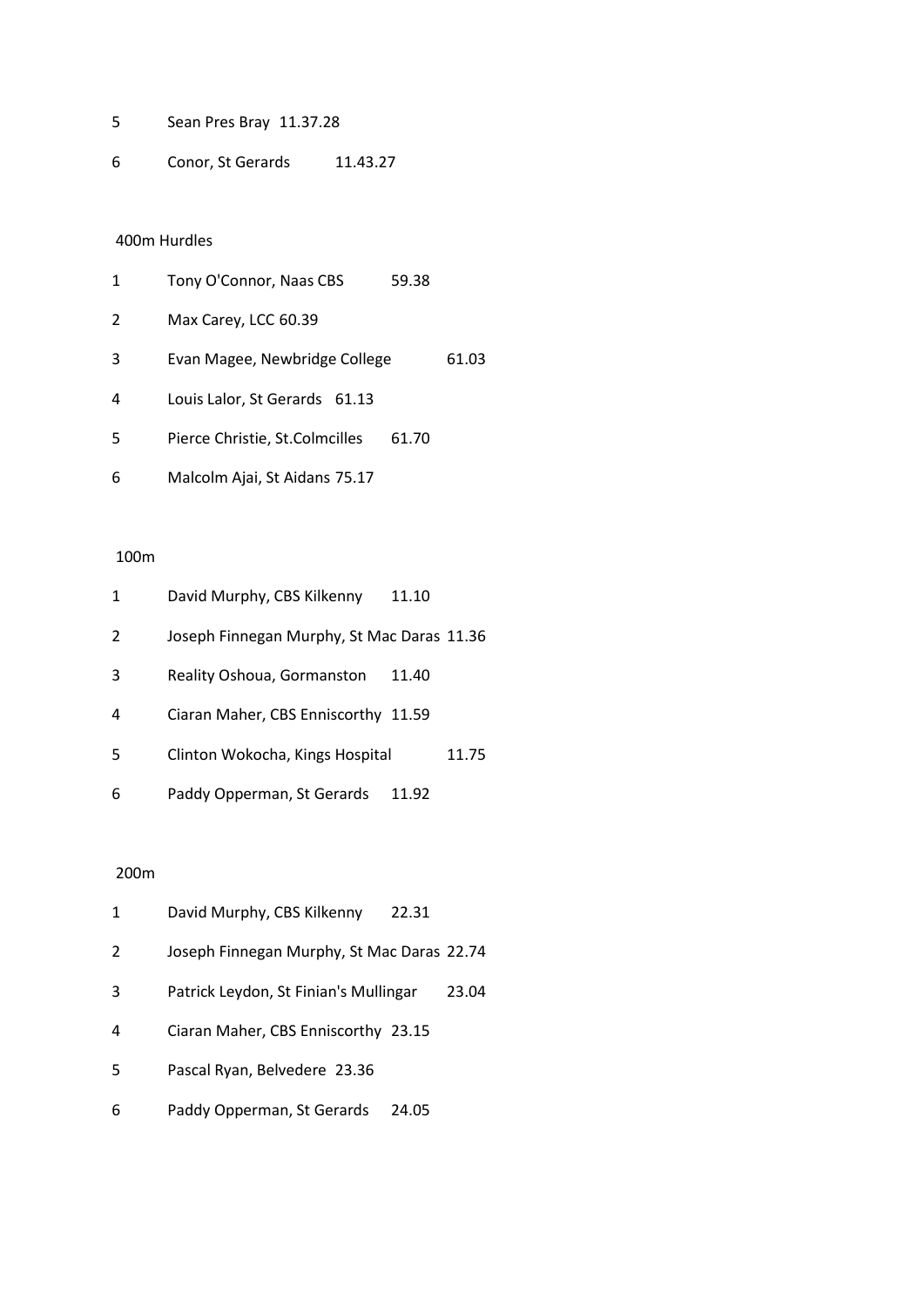| 1 | James Holden, St Mary's, Rathmines |       |       |
|---|------------------------------------|-------|-------|
| 2 | Mark Glynn, Patrician Newbridge    |       | 51.30 |
| 3 | Niall Harvey, Pres Carlow          | 52.16 |       |
| 4 | Jenson Nagle, Col Mhuire           | 54.87 |       |
| 5 | James Reynolds, CBC Monsktown      |       | 55.10 |
| 6 | Eoin Kinsella, CBC Monsktown       | 56.92 |       |

# 800m

| 1 | Niall Harvey, Pres Carlow                    | 2.01.34 |         |
|---|----------------------------------------------|---------|---------|
| 2 | Daire Finn, St.Declans 2.01.74               |         |         |
| 3 | Ruarcan O'Gibne, Col Lú Dundalk              |         | 2.02.70 |
| 4 | Aaron Mangan, St Mary's SS Edenderry 2.02.92 |         |         |
| 5 | Jack Mitchell, Pres Carlow                   | 2.04.98 |         |
| 6 | Dean Conway, Templeogue                      | 2.06.67 |         |

# 1,500m

| 1 | Rory Lodge, St Kieran's College 4.12.52 |         |         |
|---|-----------------------------------------|---------|---------|
| 2 | Daire Finn, St Declans<br>4.15.74       |         |         |
| 4 | Diarmuid McKeown, St Joseph's Drogheda  |         | 4.17.22 |
| 5 | Dean Conway, Templeogue                 | 4.18.92 |         |
| 6 | James Maguire, St Benildus              | 4.22.33 |         |
| 7 | Ciaran Mullen, CBS Mullingar            | 4.22.83 |         |

# 3,000m

| 1 |  | Paddy Maher, Dunshaughlin CC 9.12.70 |  |  |
|---|--|--------------------------------------|--|--|
|---|--|--------------------------------------|--|--|

2 Cian Kelly, Knockbeg 9.13.25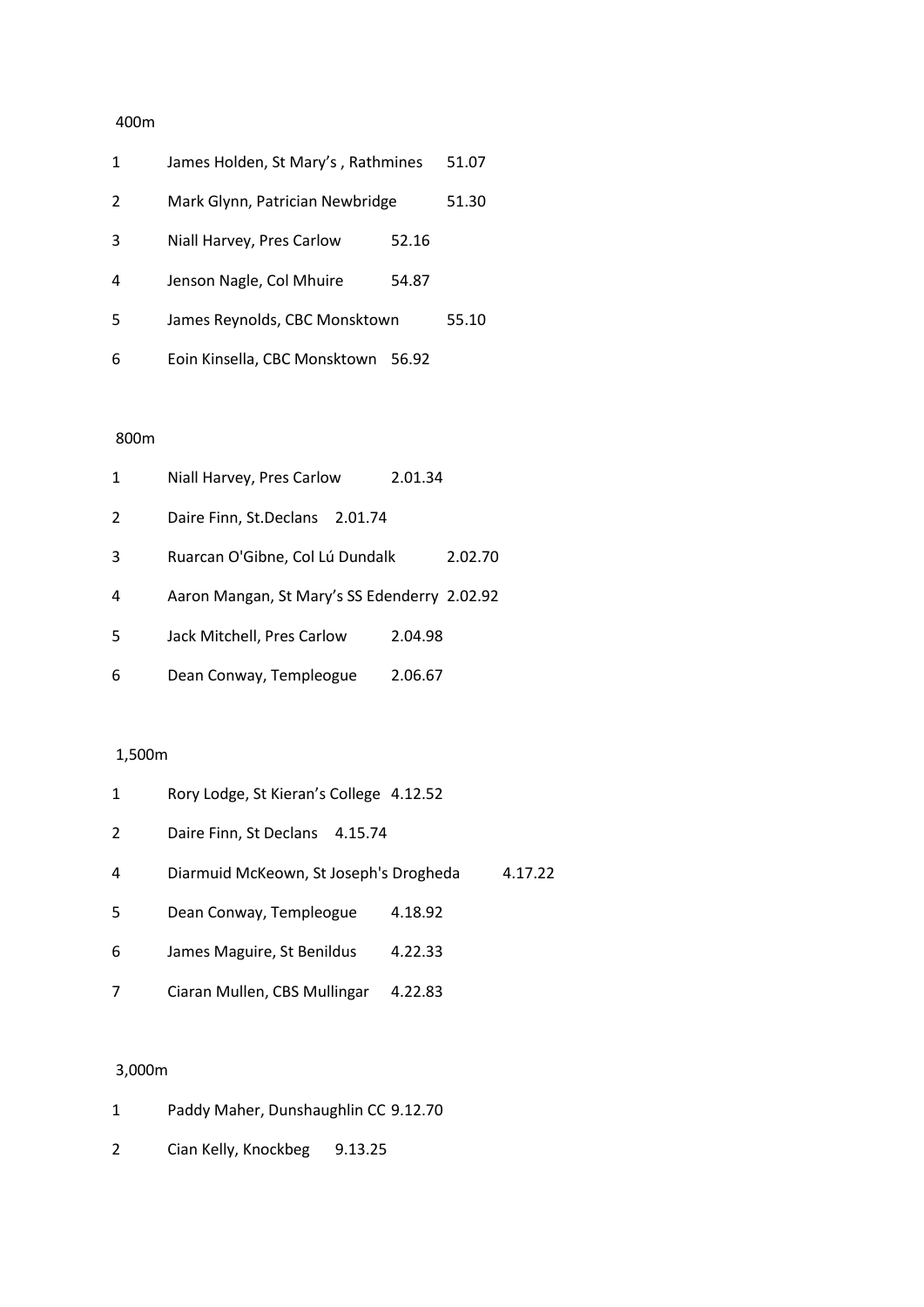| 4 | Diarmuid McKeogh, St Josephs 9.18.22 |  |
|---|--------------------------------------|--|
|---|--------------------------------------|--|

- Cian May, Salesian College 9.21.73
- Jamie Battle, Col Mhuire Mullingar 9.24.90

# Relay

| 1 | St Mary's College   |       | 45.03 |
|---|---------------------|-------|-------|
| 2 | CBS Wexford         | 45.80 |       |
| 3 | Colaiste Foin       | 46.55 |       |
| 4 | <b>Pres Carlow</b>  | 46.61 |       |
| 5 | Castleknock College |       | 47.21 |
| 6 | St Joseph's Rush    |       | 47.34 |

# High Jump

| 1 | Ryan Carty Walsh, Good Counsel       |      | 2.05 NR |
|---|--------------------------------------|------|---------|
| 2 | Andrew Carroll, Salesian College1.85 |      |         |
| 3 | John Nugent, Newpark 1.75            |      |         |
| 4 | Ciaran Connolly, Col. Chiarain       | 1.75 |         |
| 5 | Reality Oshoua, Gormanston           | 1,75 |         |
| 6 | Eoin Keenan, CBS Portlaoise          | 1.70 |         |

| 1 | James Vance, Pres Bray 6.35                 |      |
|---|---------------------------------------------|------|
| 2 | Gabriel Bell, De La Salle Dundalk 6.15      |      |
| 3 | Kolcide Abioudum, St.Johns Ballyfermot 6.15 |      |
| 4 | Conor McMahon, Ardee CS                     | 5.88 |
| 5 | Sam Delaney, Bridgetown                     | 5.72 |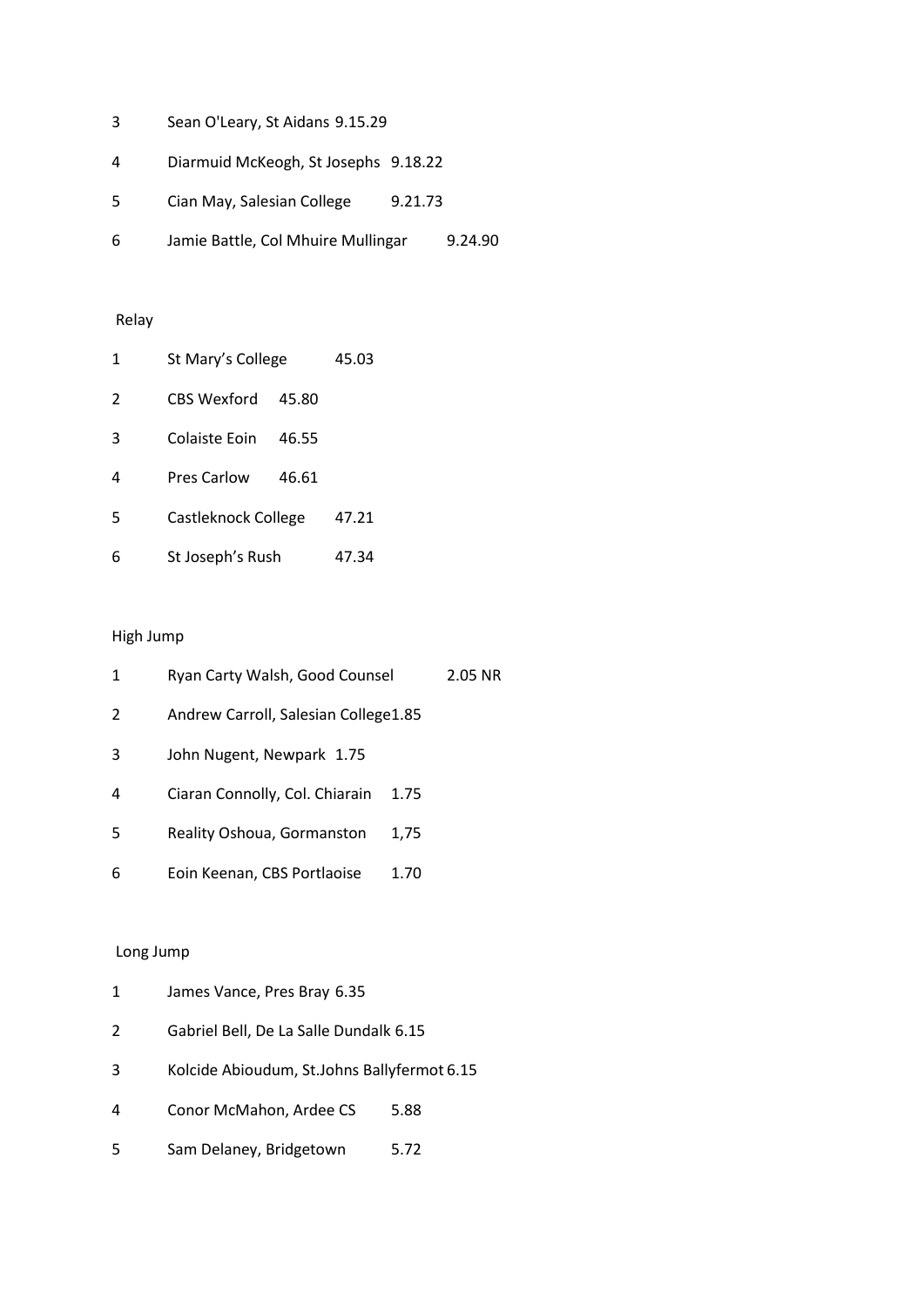| 1  | Patrick Leydon, St Finian's Mullingar       |       | 12.80 |
|----|---------------------------------------------|-------|-------|
| 2  | Alex Campbell, CBC Monkstown 12.06          |       |       |
| 3  | Thomas Thornton, St. Peter's Dunboyne 11.86 |       |       |
| 4  | Jack Hayden, St Peter's Wexford11.80        |       |       |
| .5 | Brian O'Leary, Belvedere                    | 11.61 |       |
| 6  | Nathan Parmasuaran, Salesian College        |       | 10.36 |

# Pole Vault

| 1 | Adam McNally, Lusk CC 3.60               |      |      |
|---|------------------------------------------|------|------|
| 2 | Dean Nolan, Scoil Chonglais              | 3.50 |      |
| 3 | Dach Murray, Gaelcholaiste Cheatharlach  |      | 3.20 |
| 4 | Tadhg Ryan, Scoil Chonglais              | 3.20 |      |
| 5 | Matthew Callinan Keenan, GC Cheatharlach |      | 3.20 |
| 6 | Jamie O'Grady, Belvedere                 | 3.00 |      |

# Shot Put

| 1  | Darragh Gaffney, St Finian's<br>15.55 |       |
|----|---------------------------------------|-------|
| 2  | Jack Nyhan, St Peter's Dunboyne       | 14.50 |
| 3  | Padraig Hoare, CBS New Ross<br>14.23  |       |
| 4  | Jonny Bell, Belvedere<br>14.14        |       |
| .5 | Tamilore Awonusi, Kilkenny College    | 13.05 |
| 6  | Dan Beggs, Clongowes 12.65            |       |

Discus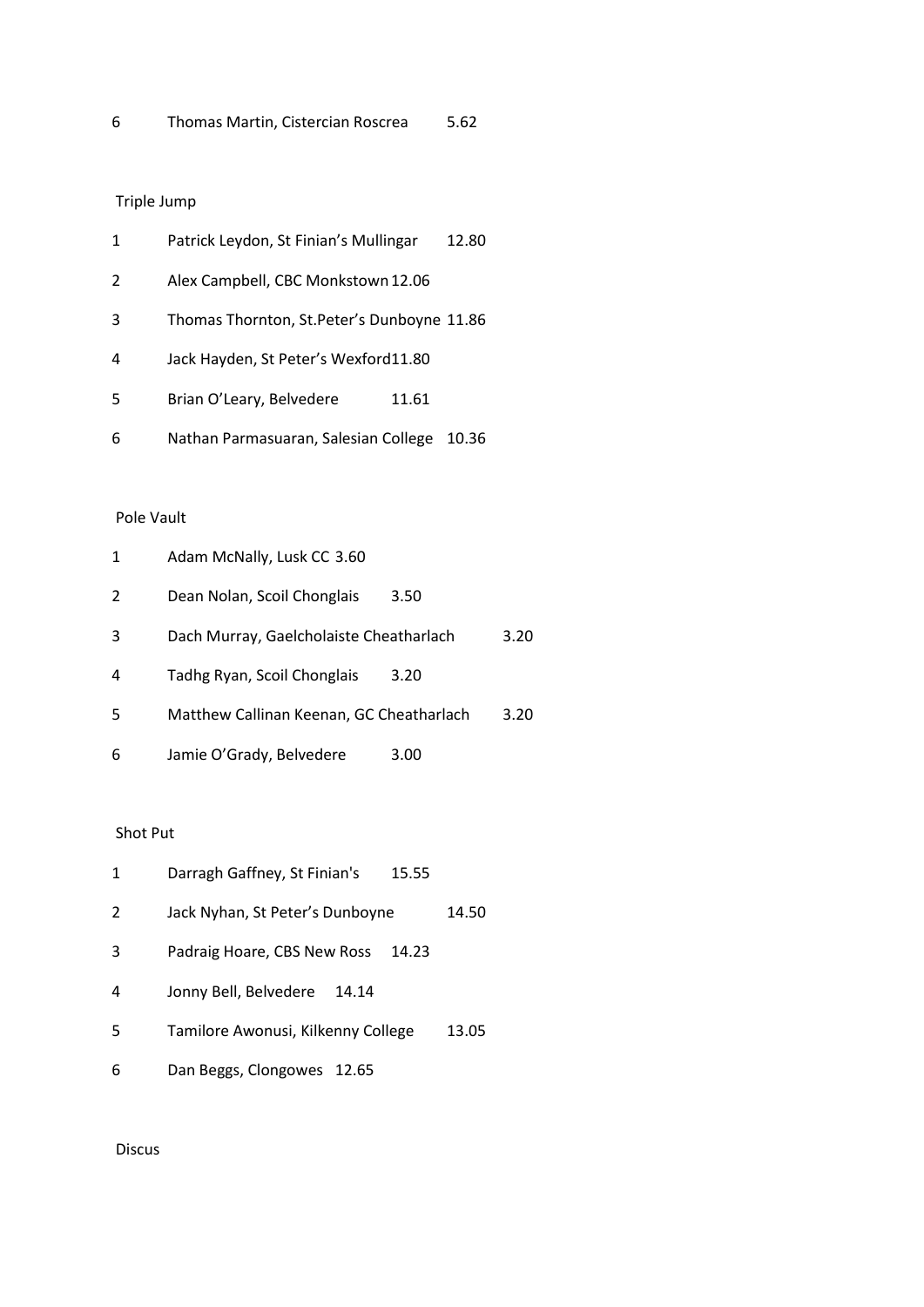| 1 | Darragh Gaffney, St Finian's              | 54.48 |       |
|---|-------------------------------------------|-------|-------|
| 2 | Padraig Hoare, CBS New Ross               | 42.86 |       |
| 3 | Johnnie Bell, Belvedere 41.66             |       |       |
| 4 | Daniel Beveridge, St David's              | 36.32 |       |
| 5 | Conor Fogarty, St Joseph's Rochfortbridge |       | 33.92 |
| 6 | Rory Wilson, St Gerards 30.20             |       |       |

#### Javelin

| 1 | Liam Connaughton, St Mary's Dundalk 53.84 |       |       |       |
|---|-------------------------------------------|-------|-------|-------|
| 2 | Jack McWey, Ard Scoil Rathangan           |       | 42.34 |       |
| 3 | Dorian Corcoran Whitten, Kilkenny College |       |       | 40.10 |
| 4 | Mark Freeman, PBS Newbridge 38.89         |       |       |       |
| 5 | Alex Fives, Wesley College                | 36.00 |       |       |
| 6 | Sean Kennedy, Col Eoin 34.82              |       |       |       |

#### Hammer

| 1 | Max Reid, CBC Monkstown      | 49.06 |
|---|------------------------------|-------|
| 2 | Evan Mitchell Belvedere40.80 |       |
| 3 | Ger Kelly, Knockbeg<br>36.13 |       |
| 4 | lain Darrock, Donabate CC    | 35.78 |
| 5 | Darragh Groome Belvedere     | 33.51 |
| 6 | Dach Deniffe, CBS Kilkenny   | 30.76 |

Overall: St Finian's Mullingar

Field: St Finian's Mullingar

SENIOR BOYS

3,000m Walk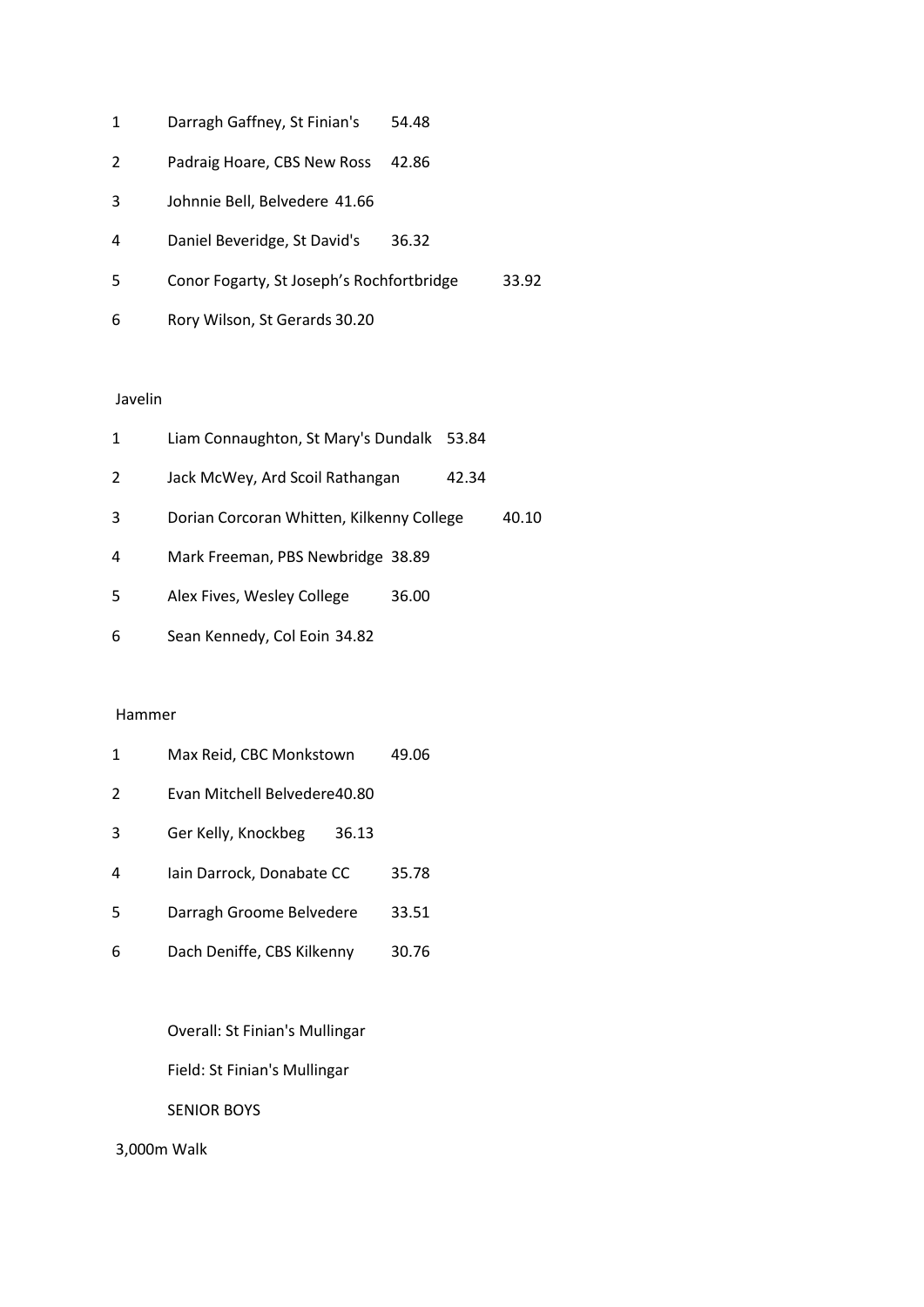| 1 | Joe Mooney, Good Counsel     | 14.09.70 |
|---|------------------------------|----------|
| 2 | Greg Hossenny, St Aidans     | 17.04.80 |
| 3 | Michael Kellegher, Belvedere | 19.13.56 |
| 4 | Rob Doyle, CBC Monkstown     | 21.35.72 |

## 400m Hurdles

| 1 | Conor Gaffney, St.Peter's Wexford     |       | 57.80 |
|---|---------------------------------------|-------|-------|
| 2 | David Dagg, St Benildus 59.21         |       |       |
| 3 | Dylan Kirwan, St Fintans Sutton 60.96 |       |       |
| 4 | Fiachra O'Flynn, St Fintans Sutton    |       | 62.85 |
| 5 | Eoin Hill, HFCS Rathcoole             | 63.60 |       |
| 6 | Aaron Murphy, Belvedere               | 66.49 |       |

### 100M

| 1 | Sean Lawlor, Kylemore College 10.83 |       |
|---|-------------------------------------|-------|
| 2 | Eoin Doherty, Drimnagh Castle 11.04 |       |
| 3 | Rory Martin, Banagher College 11.15 |       |
| 4 | Jamie Pender, Knockbeg              | 11.35 |
| 5 | Luke Redmond, Ashbourne CS          | 11.36 |
| 6 | Elliot Allen, Gonzaga<br>11.49      |       |

| 1 | Sean Lawlor, Kylemore 21.86      |       |
|---|----------------------------------|-------|
| 2 | Luke Morris, Newbridge College   | 22.31 |
| 3 | Paul McDermott, Drimnagh Castle  | 22.40 |
| 4 | Luke Redmond, Ashbourne CS 23.11 |       |
| 5 | David Heavey, Blackrock College  | 23.37 |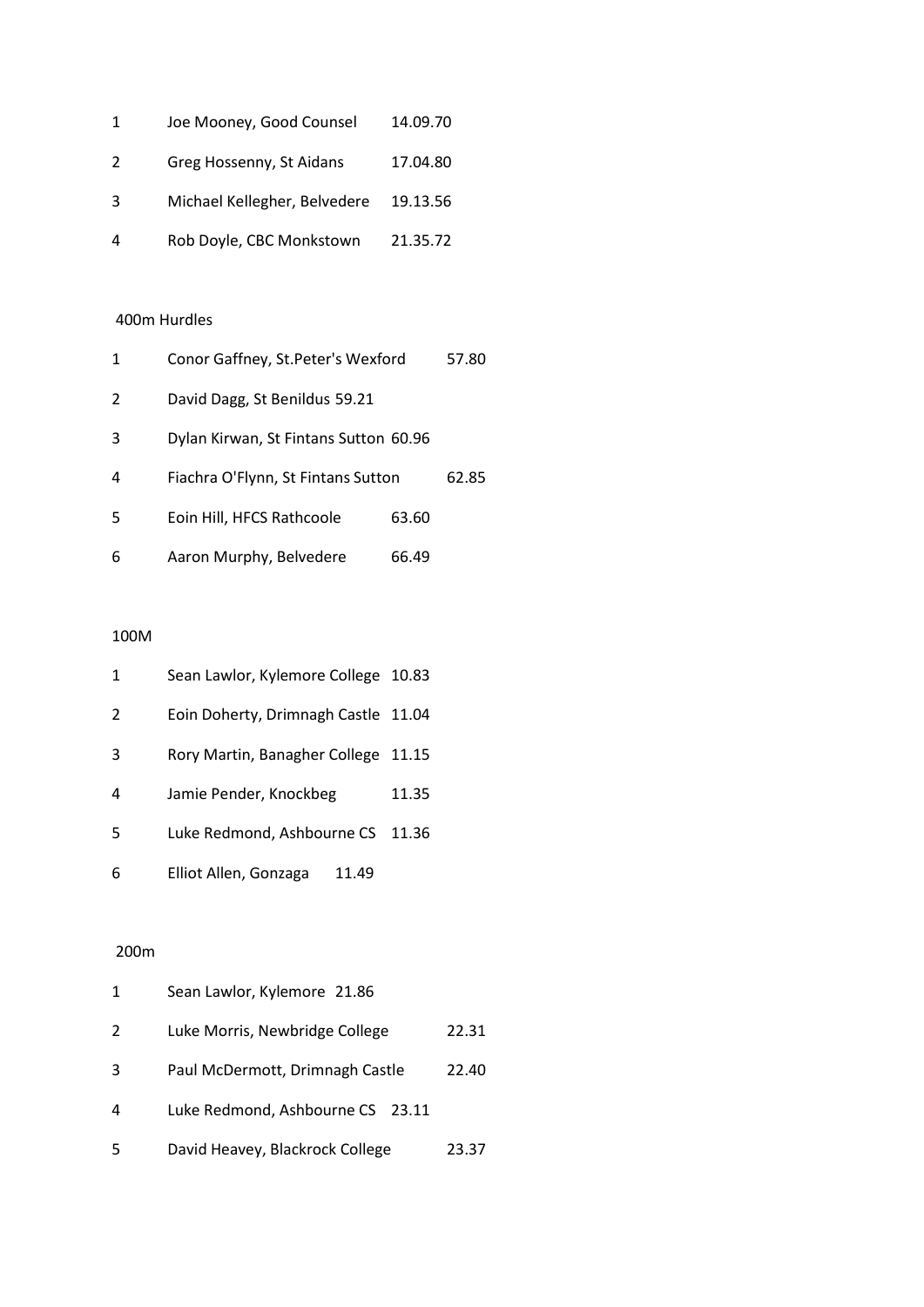| 1 | Jack Manning, St Kieran's College      |       | 50.00 |
|---|----------------------------------------|-------|-------|
| 2 | Joseph Lyons, HFCS Rathcoole           | 50.84 |       |
| 3 | Peter Kilgannon, Institute of Ed 51.02 |       |       |
| 4 | Richard Keogh, Templeogue              | 51.16 |       |
| 5 | Niall Prior, Colaiste Eoin             | 51.77 |       |
| 6 | Sam Power, CBS Carlow                  | 52.20 |       |

# 800m

| 1 | Garry Campbell, St Mary's Dundalk     |         | 1.57.24 |
|---|---------------------------------------|---------|---------|
| 2 | Chinnie Izuchukwu, Colaiste Choilm    |         | 1.57.87 |
| 3 | Joseph Lyons, HFCS Rathcoole          | 1.58.11 |         |
| 4 | Richard Keogh, Templeogue College     |         | 1.58.89 |
| 5 | Eoin Reidy, Maynooth PP               | 1.59.44 |         |
| 6 | Luke Fitzpatrick, St Kieran's College |         | 2.01.04 |

# 1,500m

|  |  | 1 Kevin McGrath, St Pats Navan 3.58.76 |  |  |  |  |  |
|--|--|----------------------------------------|--|--|--|--|--|
|--|--|----------------------------------------|--|--|--|--|--|

- 2 Robert Crowley, Knockbeg 3.59.41
- 3 Christian McKenna, Blackrock College 4.01.73
- 4 Jack Boylan, Marist Dundalk 4.02.04
- 5 Fergus McCormack, Belvedere4.06.22
- 6 Garry Campbell, Marist Dundalk 4.08.59

# 5,000m

1 Jack O'Leary, Clongowes 15.28.55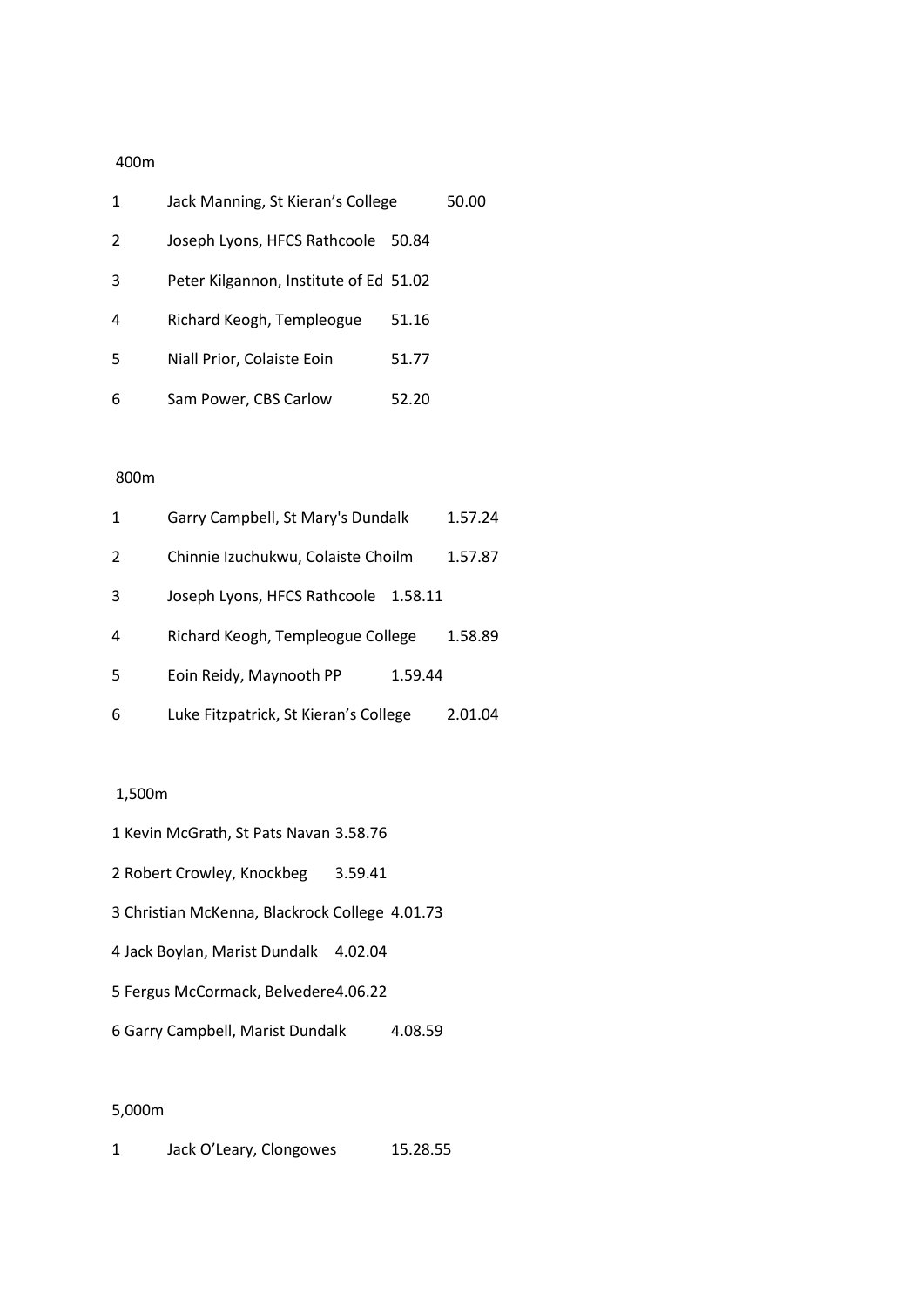- Peter Lynch, St Kieran's College 15.30.38
- Cathal Doyle, St. Aidans 15.37.11
- Paul O'Donnell, DLS Churchtown 15.45.34
- Adam O'Brien, St. Aidans 15.46.50
- Eamonn Murphy. CBS Carlow 15.48.55

# Relay

| 1 | Newbridge College        |       | 43.40 |
|---|--------------------------|-------|-------|
| 2 | Ashbourne CS 44.02       |       |       |
| 3 | <b>Blackrock College</b> |       | 44.27 |
| 4 | Pres Bray                | 44.41 |       |
| 5 | Templeogue College       |       | 45.33 |
| 6 | St. Fintans              | 45.67 |       |

# High Jump

| 1 | Keith Marks, Ashbourne CS            | 1.90 |      |
|---|--------------------------------------|------|------|
| 2 | Shane Parle, St Peter's Wexford 1.85 |      |      |
| 3 | Jonathan Landy, Maynooth PP          | 1.80 |      |
| 3 | Christian Collins, Terenure College  |      | 1.80 |
| 5 | Daniel Gilmer, Wesley College        | 1.80 |      |
| 6 | Fergal Scully, Ard Scoil Athy        | 1.80 |      |

| $\mathbf{1}$ | Keith Marks, Ashbourne CS<br>7.36   |      |
|--------------|-------------------------------------|------|
| 2            | Luc Bellintani, Belvedere College   | 6.82 |
| 3            | Mikey Cullen, St Peter's Wexford    | 6.64 |
| 4            | Shane Keane, Blackrock College 6.55 |      |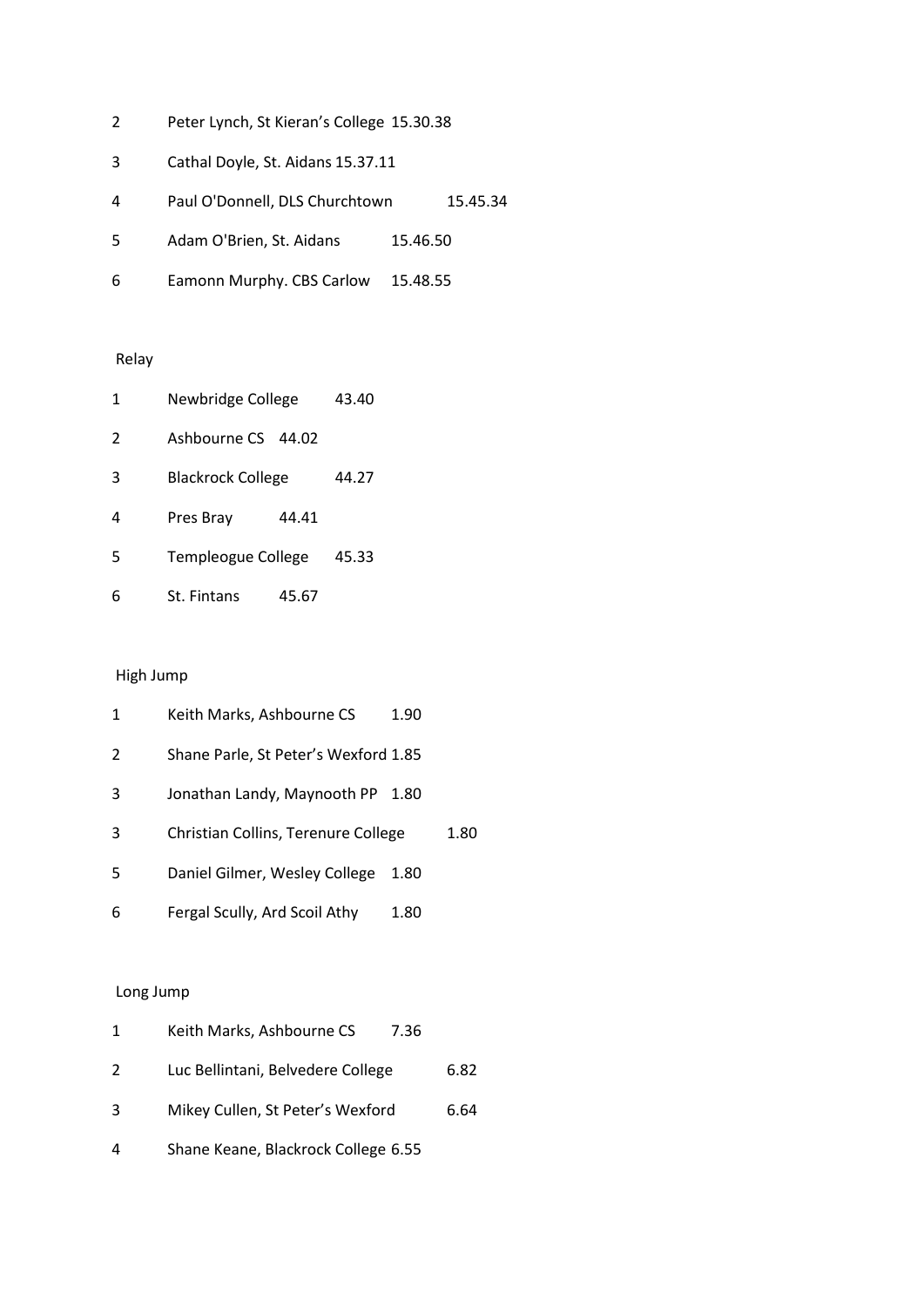| 5 | Christian Collins, Terenure College | 6.42 |
|---|-------------------------------------|------|
| 6 | Johnny McKenna, PBS Newbridge       | 6.35 |

| 1 | Shane Joyce, Ashbourne CS          | 14.29 |       |
|---|------------------------------------|-------|-------|
| 2 | Jordan Hoang, Col Choilm           | 14.12 |       |
| 3 | Sean Thompson, Belvedere           | 13.60 |       |
| 4 | Morgan Conroy, Salesian College    |       | 11.93 |
| 5 | Matthew Cotter, St Fintan's Sutton |       | 11.75 |
| 6 | Rolf Jager, Blackrock College      | 11.48 |       |

# Pole Vault

| 1 | Shane Power, Good Counsel        | 3.80 |
|---|----------------------------------|------|
| 2 | Jonny McKenna, PBS Newbridge3.40 |      |
| 3 | Barry Heneghan, Belvedere        | 3.20 |
| 4 | Gerard Godley, Killina SS        | 2.60 |

# Shot

| 1 | Anu Awonusi, Kilkenny College 16.27 |       |       |
|---|-------------------------------------|-------|-------|
| 2 | Tom de Jongh, Belvedere             | 14.32 |       |
| 3 | Luthman Ohileonia, Kilkenny College |       | 12.61 |
| 4 | Conor Furlong, St Gerards           | 11.54 |       |
| 5 | Michael O'Sullivan, Ashbourne CS    |       | 11.51 |
| 6 | OJ Onolemema, Kings Hospital 11.49  |       |       |

# Discus

| 1 | Eoin Sheridan, Col Mhu1re |  | 51.71 |
|---|---------------------------|--|-------|
|---|---------------------------|--|-------|